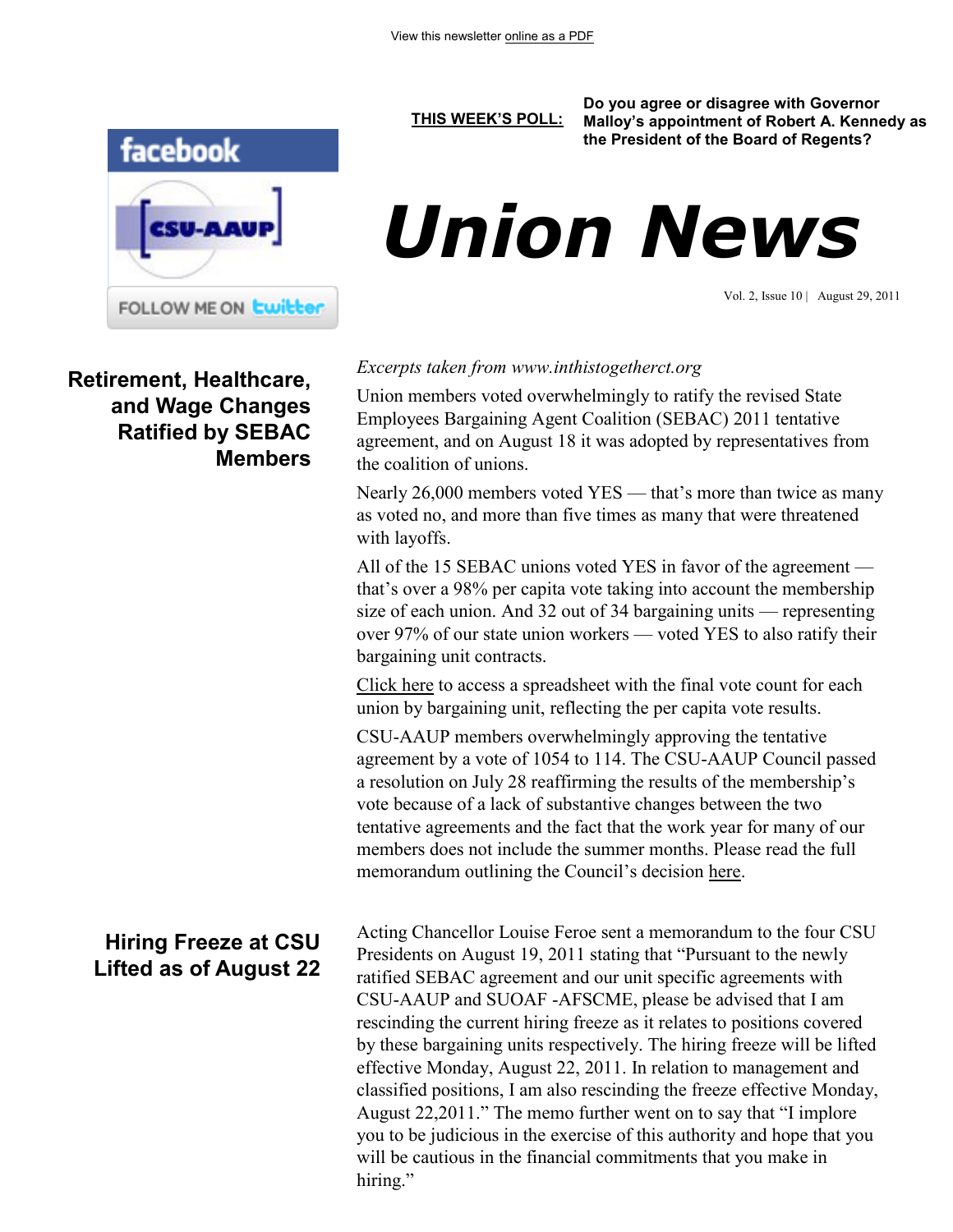# **Appointments to the Board of Regents for Higher Education**

On August 22, Governor Malloy appointed Robert A. Kennedy, the former president of the University of Maine, as interim president of the Board of Regents for Higher Education. His appointment will not be permanent until on or after January 1 when the Board of Regents is official. It is the Board's responsibility to recommend a president to Malloy. After Malloy makes his appointment, that individual will be subject to legislative confirmation.

Read more about Kennedy's background in *[The Hartford Courant](http://www.courant.com/news/education/hc-malloy-higher-education-announceme20110822,0,4565745.story)*.

To date, Governor Malloy has made six of his nine appointments to the Board of Regents. The Board of Regents will comprised of 19 appointments; nine by Governor Malloy (including the selection of one of his appointees as the Chair); four ex-officio, non-voting members (Commissioners of the Departments of Economic and Community Development, Public Health, Education and Labor); two student representatives; and four legislative appointments.

The six appointments made so far include:

CHAIRMAN - Lewis J. Robinson, Jr. (Hartford) is an attorney, who most recently served as Chairman of the Board of The Hartford Foundation for Public Giving and as a board member of the Capital Community College Foundation.

Merle W. Harris (West Hartford): She has 45 years of educational experience, serving in several positions at institutions of higher education, high schools, grade schools and the State Department of Education. Ms. Harris had served as an Interim President at Central Connecticut State University.

Gary Holloway (New Canaan): Founder of Five Mile Capital Partners LLC, an alternative investment and asset management company.

René Lerer (Avon): Chairman and Chief Executive Officer of Magellan Health Services.

Yvette Meléndez (South Glastonbury): Vice President of Government and Community Alliances for Hartford Healthcare and Hartford Hospital. Ms. Meléndez previously served in the roles of Chief of Staff and Chief Administrative Officer for the Connecticut State University System.

Zac Zeitlin (Westport): Former partner of Silver Point Capital, where he ran the firm's Principal Finance business.

To read more about these individuals, please go to [http://](http://www.governor.ct.gov/malloy/cwp/view.asp?a=4010&Q=483582) [www.governor.ct.gov/malloy/cwp/view.asp?a=4010&Q=483582.](http://www.governor.ct.gov/malloy/cwp/view.asp?a=4010&Q=483582)